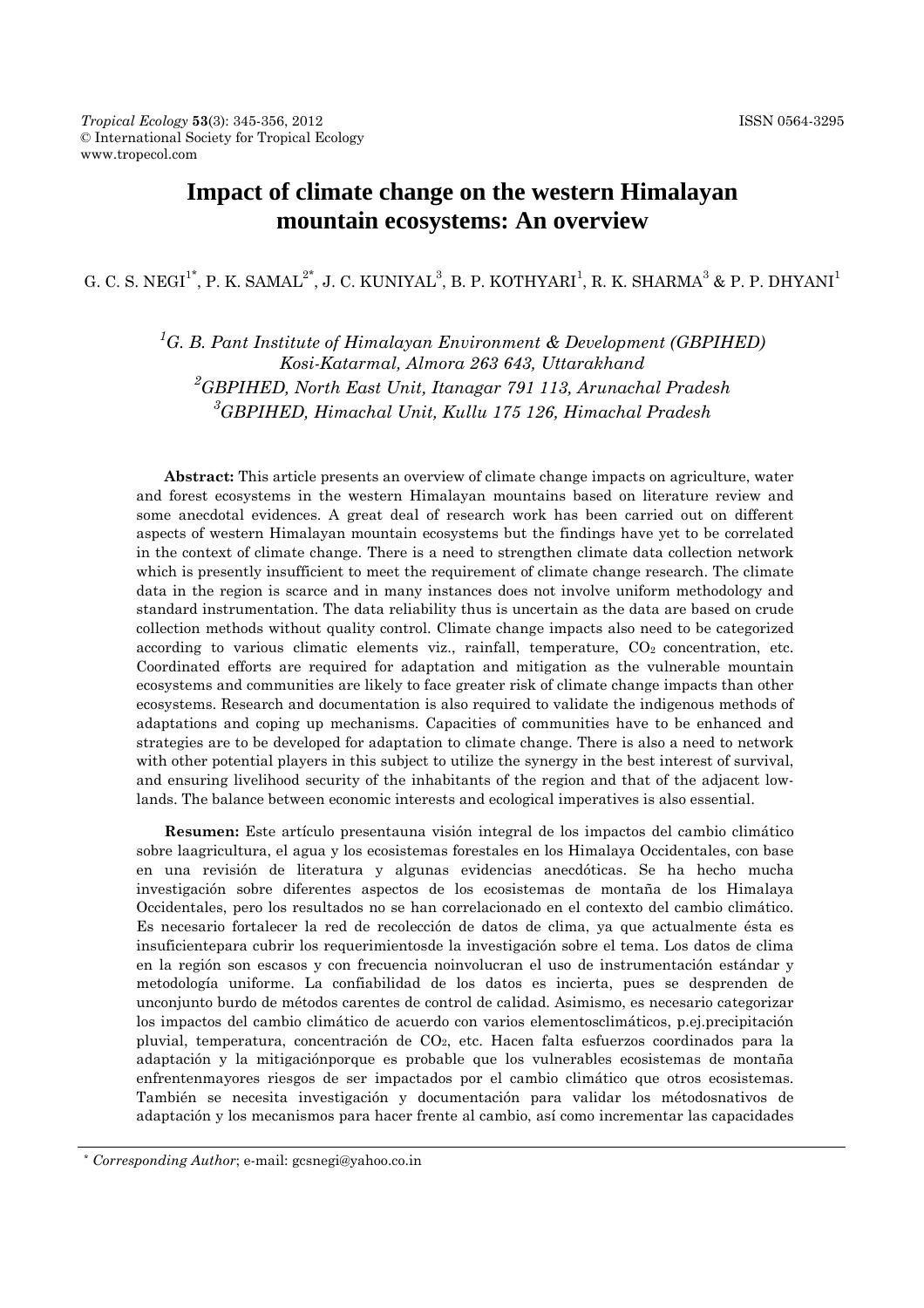de las comunidades y desarrollar estrategias de adaptación. También hay que establecer redes con otros actores potenciales en este temapara utilizar la sinergia en el mejor interés por la supervivencia, y asegurar la seguridad de la subsistencia de los habitantes de la región y de las tierras bajas adyacentes. También es esencial conseguir un balance entre los intereses económicos y las prioridades ecológicos.

**Resumo:** Com base numa revisão da literatura e algumas evidências anedóticas,este artigo apresenta uma visão geral dos impactes das mudanças climáticas na agricultura, água e nos ecossistemas florestais no oeste das montanhas dos Himalaias. Uma grande parte do trabalho de pesquisa foi realizado em diferentes aspectos dos ecossistemas nas montanhas ocidentais dos Himalaias, se bem que os resultados obtidos ainda não tenham sido correlacionados no contexto das mudanças climáticas. Há uma necessidade de reforçar a rede de coleta de dados climáticos, que é atualmente insuficiente, para atender às exigências de pesquisa sobre as mudanças climáticas. Os dados climáticos na região são escassos e, em muitos casos, não são gerados por metodologias uniformes e instrumentação estandardizada. A fiabilidade dos dados é assim incertajá que os dados têm por basemétodos grosseiros de recolha sem controle de qualidade. Os impactes das mudanças climáticas também necessitam ser categorizadosde acordo com vários elementos climáticos i.e. precipitação, temperatura, concentração de CO2, etc.. São ainda necessários esforços coordenados para adaptação e mitigação já que a vulnerabilidade dos ecossistemas de montanha e as comunidades sãoprovavelmente as que enfrentam maior risco dos impactos das mudanças climáticas em confronto com outros ecossistemas. A pesquisa e documentação sãotambém necessárias para validar os métodos indígenas de adaptação e mecanismos de como os enfrentam. As capacidades das comunidades têm que ser reforçadas e as estratégias para a adaptação às mudanças climáticas devem ser desenvolvidas. Neste assunto há também uma necessidade de interagir com outros interventorespotenciais por forma a utilizar sinergias no melhor interesse da sobrevivência, subsistência e assegurar a segurança do modo de vida dos habitantes da região e das terras baixas adjacentes. O equilíbrio entre interesses económicos e os imperativos ecológicos é também essencial.

**Key words:** Adaptation and mitigation, climate change, Himalayan ecosystems, impacts, preparedness, R & D needs, vulnerability.

## **Introduction**

Climate change (CC) is a major challenge facing our planet today. This is an all-encompassing threat that will pose significant environmental, economic, social and political challenges for years and decades to come. Climate change has emerged as a global environmental issue that has engaged the world attention as it relates to global common atmosphere. It is scientifically least predictable, and its impacts are likely to affect adversely the vulnerable and poor people mostly, who have contributed least to the major causes of CC. Mountains are early indicators of climate change (Singh *et al*. 2010). As glaciers recede, and snowlines move upwards, river flows are likely to change, and alteration in water flow regime may lead to a plethora of social issues and affect hydropower generation, endanger biodiversity, forestry and agriculture-based livelihoods and overall wellbeing of the people.

#### *Climate change impacts on the Himalayan ecosystems*

At the outset it may be pointed out that research on CC vis-à-vis its impact on ecosystems (e.g., forests, water, agricultural resources, etc.) is still in an infancy stage in the Himalayan mountains. As such there is a paucity of long-term climate data in the region, and data recorded do not employ uniform instrumentation and methodology hence the data quality is uncertain (Joshi & Negi 1995). Very limited studies are available which could demonstrate the impact of CC on the mountain ecosystems. However, with the release of recent IPCC report research on CC is occupying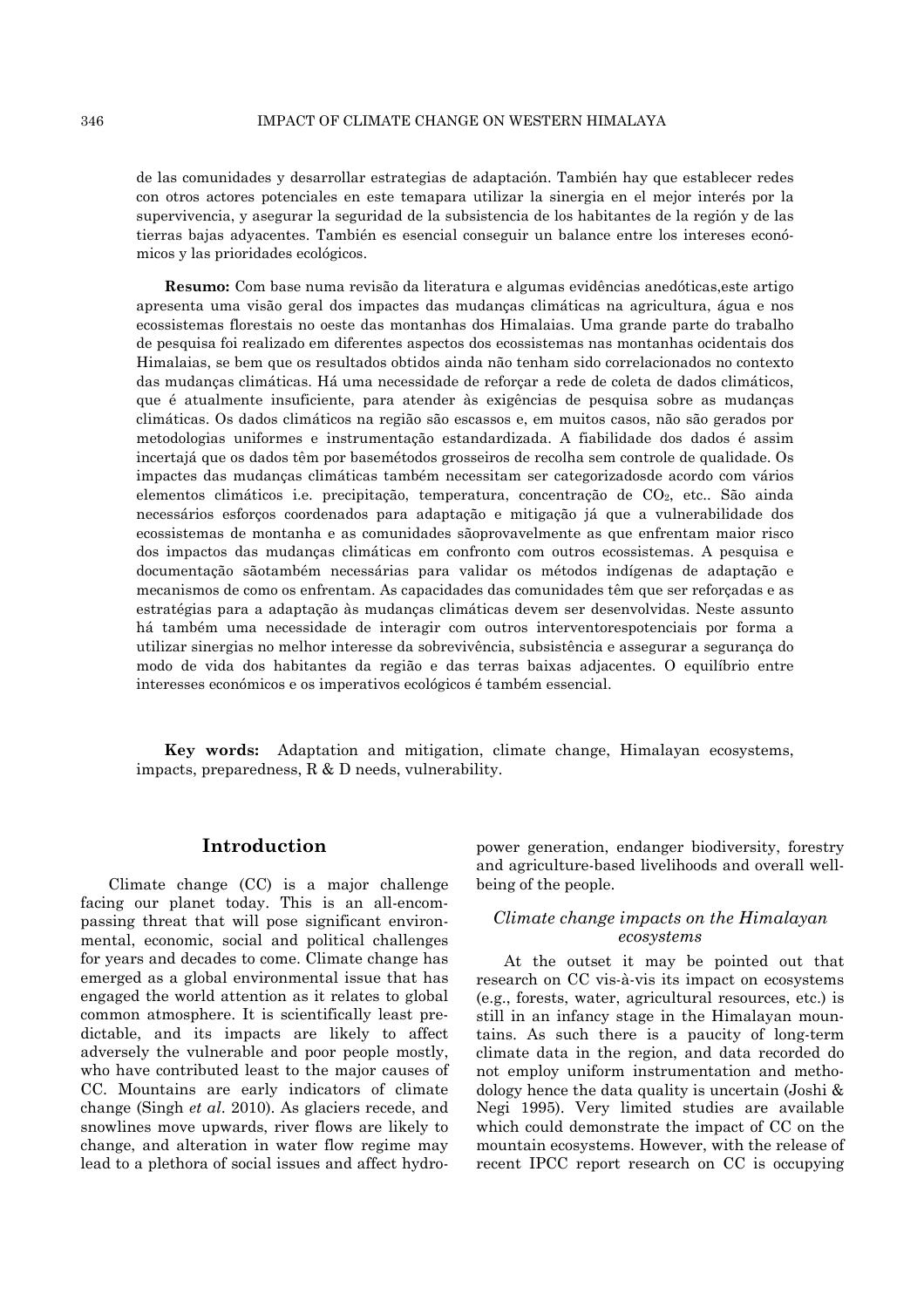the agenda of many institutions. Preliminary studies indicate that the Himalaya seems to be warming more than the global average rate (Liu & Chen 2000; Shrestha *et al*. 1999), temperature increases are greater during the winter and autumn than during the summer; and the increases are larger at higher altitudes (Liu & Chen 2000). The Indian Institute of Tropical Meteorology, Pune has reported a decrease in precipitation over 68 per cent of India's area over the last century (Kumar *et al*. 2006). However, significant increase in rainfall was noticed in Jammu and Kashmir and some parts of Indian peninsula (Agarwal 2009). A study indicates that the mean annual temperature in the Alaknanda valley (western Himalaya) has increased by 0.15 ºC between 1960 - 2000 (Kumar *et al.* 2008a). Satellite imagery suggests almost 67 % of the glaciers in the Himalaya have retreated (Ageta & Kadota 1992). For example, in Nepal this process is as fast as 10 m year-1 (Ageta & Kadota 1992). The average temperature of Kashmir valley has gone up by 1.45 ºC over the last two decades (Sinha 2007). Impact of changing climate is also perceptible on vegetation. In some parts of the high altitude, the biodiversity is being lost or endangered because of land degradation and the over use of resources, e.g., in 1995, about 10 % of the known species in the Himalaya were listed as `threatened' (IPCC 2002). However, impact of CC on biodiversity and vegetation in the region is yet to be carefully studied to establish such a relationship.

Exponential increase in green house gases (GHGs) like carbon dioxide, methane, nitrous oxide, water vapour, CFCs, etc., in the atmosphere has resulted in CC change (World Climate News 2006). The concentration of  $CO<sub>2</sub>$ , mainly responsible for global warming, has reached to 379 ppm in 2005 from its pre-industrial value (i.e., 280 ppm). The increase in GHGs between 1970 and 2004 was approximately 70 %. The mean temperature of the earth has increased by 0.74 ºC during last century (World Climate News 2006). Globally, the sea level rose at the rate of 1.8 mm year-1 during 1961 to 2003, and faster (i.e., at the rate of 3.1 mm year-1) during 1993 to 2003. The review report (Pasupalak 2009) projecting the scenarios of global warming indicate that the global average surface temperature could rise by 1.4 to 5.8 °C by 2100. Global mean sea level is projected to rise by 0.18 to 0.59 m by the end of the current century.

This article provides a brief overview of impacts on different components (people, agriculture, water and forest ecosystems) in the western Himalayan mountains based on literature review and some anecdotal evidences. Some important research areas for further investigation are also listed.

### *Socio-economic and health impacts*

Climate change can influence the socioeconomic setting in the Himalaya in a number of ways. It can influence the economy (e.g., agriculture, livestock, forestry, tourism, fishery, etc.) as well as human health. Specific knowledge and data on human wellbeing in the Himalaya is limited, but it is clear that the effects of CC will be felt by people in their livelihoods, health, and natural resource security, among other things (Sharma *et al.* 2009). The consequences of biodiversity loss from CC are likely to be the worst for the poor and marginalized people who depend almost exclusively on natural resources. Poverty, poor infrastructure (roads, electricity, water supply, education and health care services, communication, and irrigation), reliance on subsistence farming and forest products for livelyhoods, substandard health indicators (high infant mortality rate and low life expectancy), and other indicators of development make the Himalaya more vulnerable to CC as the capacity to adapt is inadequate among the inhabitants.

Climate change has a powerful impact on human health directly (e.g., impacts of thermal stress, death/injury in floods and storms) and indirectly through changes in the ranges of disease vectors, water-borne pathogens, water quality, air quality, food availability and quality (McMichael *et al.* 2003), cardiovascular mortality and respiratory illnesses, transmission of infectious diseases and malnutrition from crop failures (Patz *et al.* 2005). Climatic variations are likely to have a direct impact on the epidemiology of many vector-borne diseases. It is projected that the spread of malaria, bartonellosis, tick-borne diseases and other infectious diseases linked to the rate of pathogen replication will all be enhanced. Several studies using statistical models based on empirical weather data have concluded that CC impacts epidemics of vector-borne disease, such as Ross Virus Fever in Australia (Woodruff & Guest 2002). Climate change and variability are likely to highly influence current vector-borne diseases epidemiology as it is estimated that by the year 2100, average global temperatures will have increased by 1.0 - 3.5 ºC (Watson *et al*. 1997), increasing the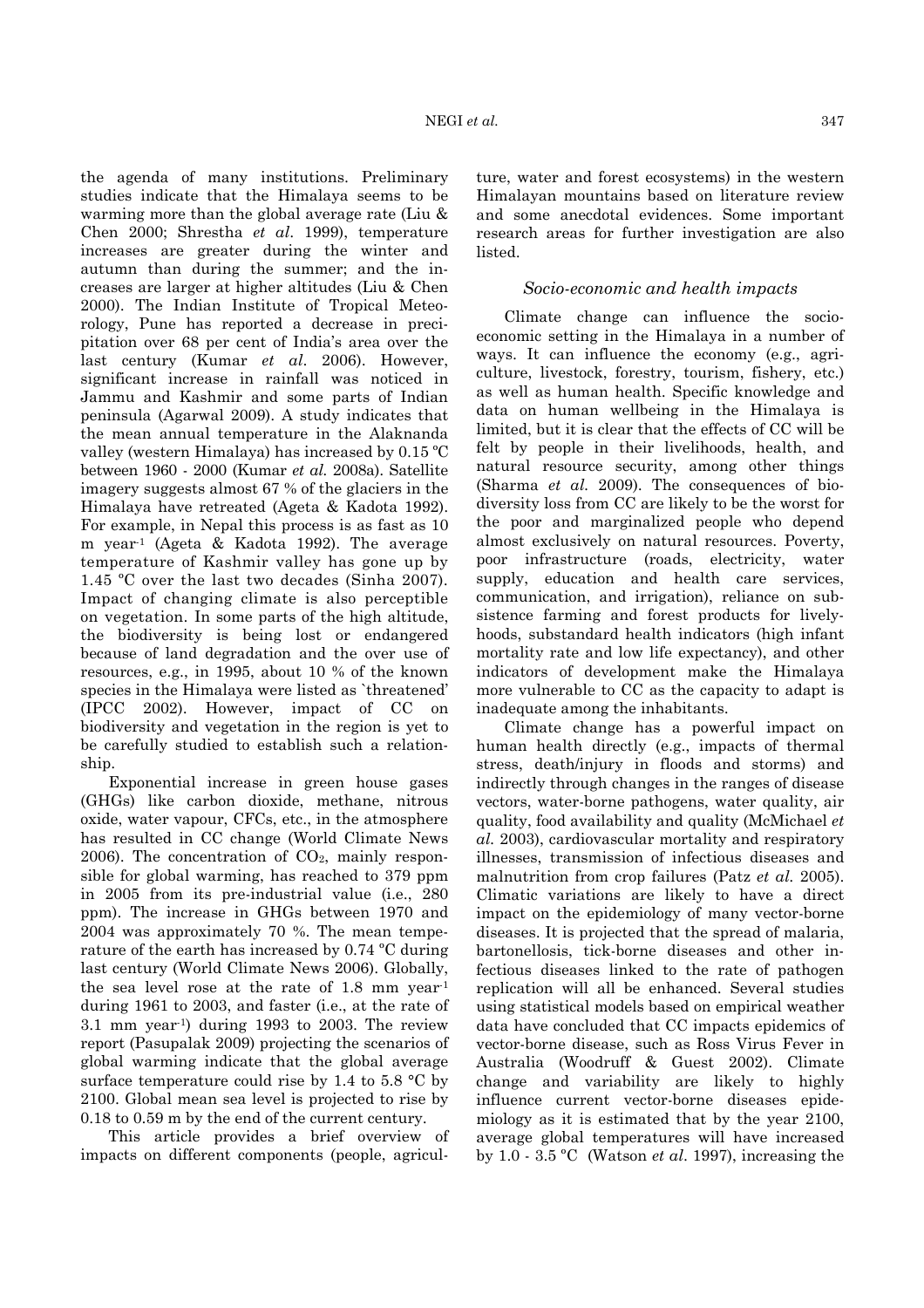likelihood of many vector-borne diseases. With a rise in surface temperature and changes in rainfall patterns, the distribution of vector mosquito species may change (Patz & Martens 1996; Reiter 1998). Malaria mosquitoes have recently been observed at high altitudes in the region (Eriksson *et al.* 2008). Temperature can directly influence the breeding of malaria protozoa and suitable climatic conditions can intensify the invasiveness of mosquitoes (Tong & Ying 2000). Another concern is that changes in climate may allow more virulent strains of disease or more efficient vectors to emerge or be introduced to new areas (Sharma *et al.* 2009).

Aerosols have been considered the primary cause for the increase of the Earth's atmospheric temperature. In Himachal Pradesh, aerosols optical depth (AOD), obtained through Multi-wavelength Radiometer (MWR) has shown highest ever AOD at 500 nm as  $0.55 \pm 0.03$  in May 2009 which was 104 % more than mean AOD value from April 2006 to December 2009 (Kuniyal *et al.* 2009). This value of AOD was found to be  $0.056 \pm 0.037$  at Nainital (Pant *et al.* 2006), that is, far less to the values obtained at Kullu, indicating inter-regional variations in CC within the Himalayan region. Temperature rise due to radiative forcing from aerosols in the atmosphere based on per unit AOD increase at Mohal-Kullu (HP) was calculated as high as 0.95 kelvin  $(K)$  day<sup>-1</sup> during summer (April-July) and as low as 0.51 K day-1 during winter season (December, January-March) (Guleria *et al.* 2010).

Climate change will have a wide range of health impacts across the Himalaya. For example, increase in malnutrition due to the failure of food supply, disease and injury due to extreme weather events (Epstein *et al.* 1995), increase in diarrhoea diseases from deteriorating water quality, increase in infectious diseases and cardio-respiratory diseases from the build-up of high concentrations of air pollutants such as nitrogen dioxide  $(NO<sub>2</sub>)$ , lower tropospheric and ground-level ozone, and air-borne particles in large urban areas. Huge quantities of municipal waste produced in the western Himalayan mountain towns are further compounding the problem of emission, sanitation and associated health hazards (Kuniyal 2002).

#### *Impact on agro-ecosystems*

Agriculture is highly dependent on weather, and changes in weather cycle have a major effect on crop yield and food supply. Mountain agriculture is mostly rainfed (appx. 85 %), and driven

by biomass energy of surrounding forests and confined to terraces carved out of hill slopes. The small holdings  $(1)$  ha in majority of cases) are distributed over small parcels of land and the agricultural productivity is very low  $(6 - 13 \text{ q ha}^{-1})$ . The irrigation systems, have been severely affected with the rainfall becoming erratic. In the Kullu valley (HP) it has been reported that the rainfall has decreased by about 7 cm, snowfall by about 12 cm, but the mean minimum and maximum temperatures have increased by 0.25 - 1 ºC, respecttively in 1990s as compared to 1880s (Vishvakarma *et al.* 2003). Various studies have reported that the rate of apple production in Kullu valley has significantly declined during the period 1981- 2000 (Vishvakarma *et al.* 2003; Vedwan & Rhoades 2001). These workers have observed that apple cultivation has shifted to higher altitudes and apple yield mainly in lower altitudes has declined due to inadequate chilling as the temperature at lower altitudes is rising due to CC in Himachal Pradesh. Because of the change in snowfall the chilling hours for apple trees are reduced, affecting the time of bud-break. Early snow (December to early January) is preferred for its favourable effect on bud-break and soil moisture. It provides a chilling period of about 10 weeks below 5 ºC, which is required to meet the internal condition necessary for bud-break in apples in springtime (Abbott 1984).

Some of the documented impacts on mountain agriculture that are linked with CC in the Himalayan region are: (i) Reduced availability of water for irrigation; (ii) Extreme drought events and shifts in the rainfall regime resulting into failure of crop germination and fruit set; (iii) Invasion of weeds in the croplands and those are regularly weeded out by the farmers (e.g., *Lantana camara, Parthenium odoratum, Eupatorium hysterophorus*  etc.); (iv) Increased frequency of insect-pest attacks; (v) Decline in crop yield (Negi & Palni 2010). These factors have led to loss in agridiversity and change in crops and cropping patterns. Traditional agriculture in the Himalayan mountains has been a rich repository of agrobiodiversity and resilient to crop diseases. For example, in Uttarakhand over 40 different crops and hundreds of cultivars selected by farmers, comprising cereals, millets, pseudo-cereals, pulses and tuber crops are cultivated (Agnihotri & Palni 2007; Maikhuri *et al.* 1997). Mixed cropping of 12 crops (*Baranaja*) is another best example of rich agri-diversity of the region (Ghosh & Dhyani 2004). These crops are adapted to the local environmental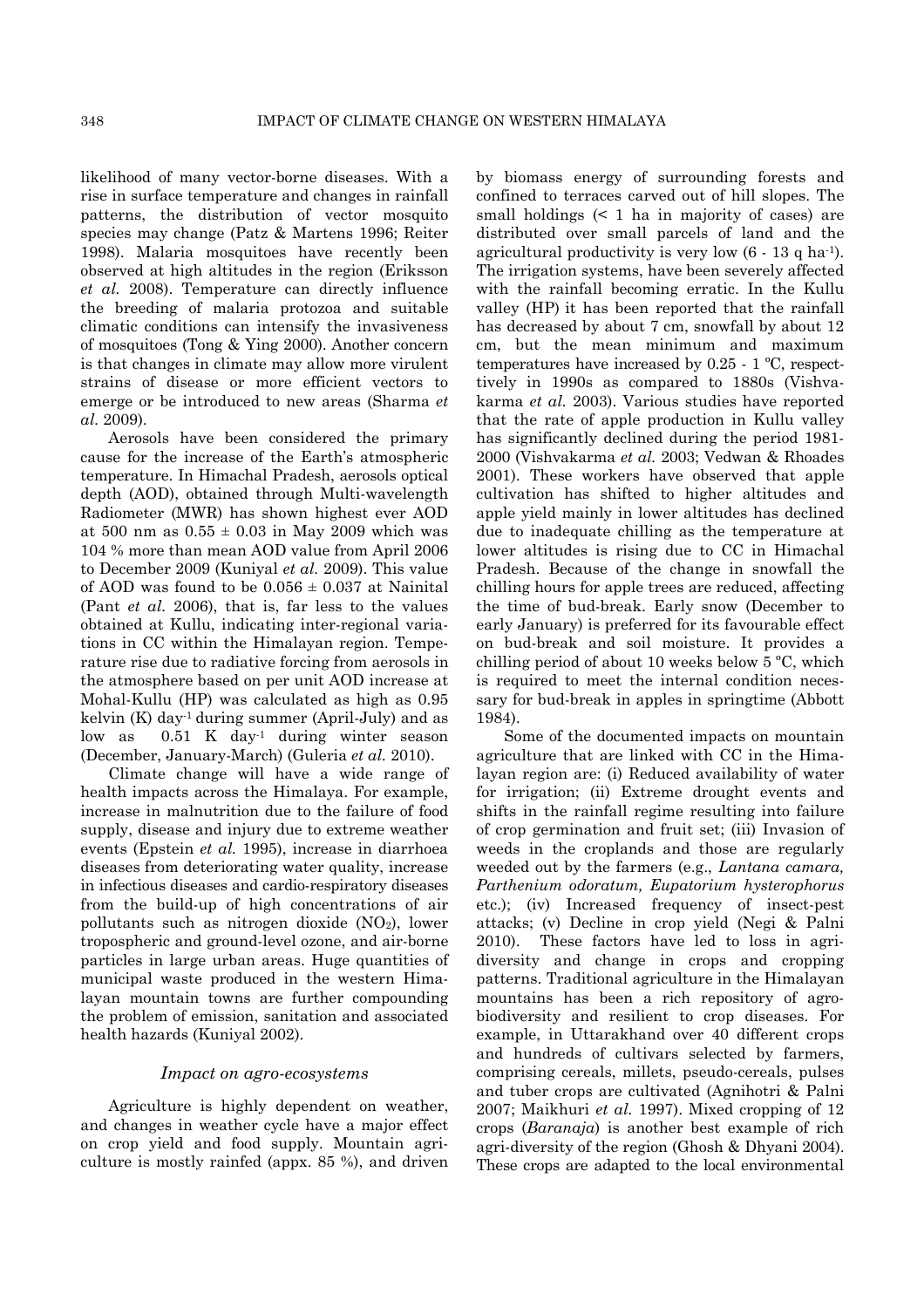conditions and possess the inherent qualities to withstand the environmental risks and other natural hazards. This adaptability has ensured the food and nutritional security of the hill farmers from generations. However, the area under traditional crops has drastically declined  $(> 60\%)$ particularly during the last three decades and many of the crops are at the brink of extinction, such as *Glysine* spp.*, Hibiscus sabdariffa, Panicum miliaceum, Perilla fruitescens*, *Setaria italica, Vigna* spp*.,* to name a few (Maikhuri *et al.* 2001; Negi & Joshi 2002). Recent studies at the Indian Agriculture Research Institute (IARI), New Delhi indicate the possible loss of 4 - 5 million tons in wheat production in future with every rise of 1 ºC temperature throughout the growth periods. Losses in other crops are still uncertain but they are expected to be relatively smaller, especially for kharif crops (Uprety & Reddy 2008). Deficit in food production in Kashmir region has reached 40 % in 2007 from 23 % in 1980 - 81 has been linked with CC (Sinha 2007).

Alterations in the floral diversity due to landuse and land cover change and extinction of local cultivars will also affect the population of pollinators. In the Himalaya honey bees have been the important component of mountain agriculture as they provide honey with nutrition and medicinal value. Recent reports reveal that due to habitat loss through landuse changes, increasing monoculture and negative impacts of pesticides and herbicides, the diversity of native bees is declining in the region (Pratap 1999). Studies carried out by International Centre for Integrated Mountain Development (ICIMOD) reveal that declining apple productivity is a result of inadequate pollination (Pratap & Pratap 2003). The farmers are now compelled to rent colonies of honey bees for pollinating the apple orchards @ Rs. 500/colony (Ahmad *et al.* 2002), and devise shortterm solutions until the "polliniser" trees in their orchards begin flowering. Bunches of small flowering branches of the pollinisers called "bouquets" are put in plastic bags filled with water and hung on the branches of commercially premium apple varieties to attract the pollinators.

Climate change also leads to shift in pest incidence, migration and viability. A change in climatic conditions can cause a pest or disease to expand its normal range into a new environment, extending losses and affecting natural plant communities (Rosenzweig *et al.* 2001). Temperature is one of the dominant factors affecting the growth rate and development of insect pests (Bale *et al.* 2002; Patterson *et al*. 1999). High summer temperatures would favour growth of temperate zone insects leading to faster development and additional generations per year (Bale *et al.* 2002; Porter *et al.* 1991). High winter temperatures are likely to result into increased over-wintering thereby increasing population levels in the following season (Porter *et al.* 1991). It was found that aggressiveness (defined as the percentage of leaf area of a diseased plant) of the fungal pathogen *Colletrotrichum gloeosporioides* increased under CO2 concentration double than the ambient level (Chakraborty & Datta 2003). More extreme weather events such as droughts and floods are likely to lead to pest and disease outbreaks (Rosenzweig *et al.* 2001). Drought stress affects plant physiology, causing some plants to become more susceptible to pests and pathogens, especially when combined with higher temperatures, which can suppress plant defense responses (Rosenzweig *et al.* 2001).

Many of the crop species in the Himalaya vary in their response to  $CO<sub>2</sub>$ .  $C<sub>3</sub>$  crops such as wheat, rice, and soybeans respond readily to increased CO2 levels. Corn, sorghum, sugar-cane, and millet are C4 plants that follow a different pathway. The initial short-term studies indicated that photosynthesis is stimulated more in  $C_3$  species as compared to  $C_4$  species in response to  $CO_2$  enrichment (Uprety & Reddy 2008). A preliminary study (Joshi & Palni 2005) relating to response of crops to elevated  $CO<sub>2</sub>$  and temperature in the Himalayan mountains shows that *Hordeum himalayans* responds negatively to elevated atmospheric temperature and reduces photosynthesis by 25 - 30 % and consequently crop yields are low. However, the other species, *H. vulgare,* shows a reverse trend. Thus far, these effects have been demonstrated mainly in controlled environments such as growth chambers, greenhouses, and polyhouses. Increased evaporation from the soil and accelerated transpiration in the plants themselves will cause moisture stress; as a result there will be a need to develop crop varieties with greater drought tolerance (Rosenzweig & Hillel 1995). The positive effects of CC – such as longer growing seasons and faster growth rates at higher altitudes – may be offset by negative factors such as changes in established reproductive patterns, migration routes and ecosystem (Sharma *et al*. 2009).

#### *Impact on forest ecosystems*

Vegetation patterns (distribution, structure and ecology of forests) across globe are controlled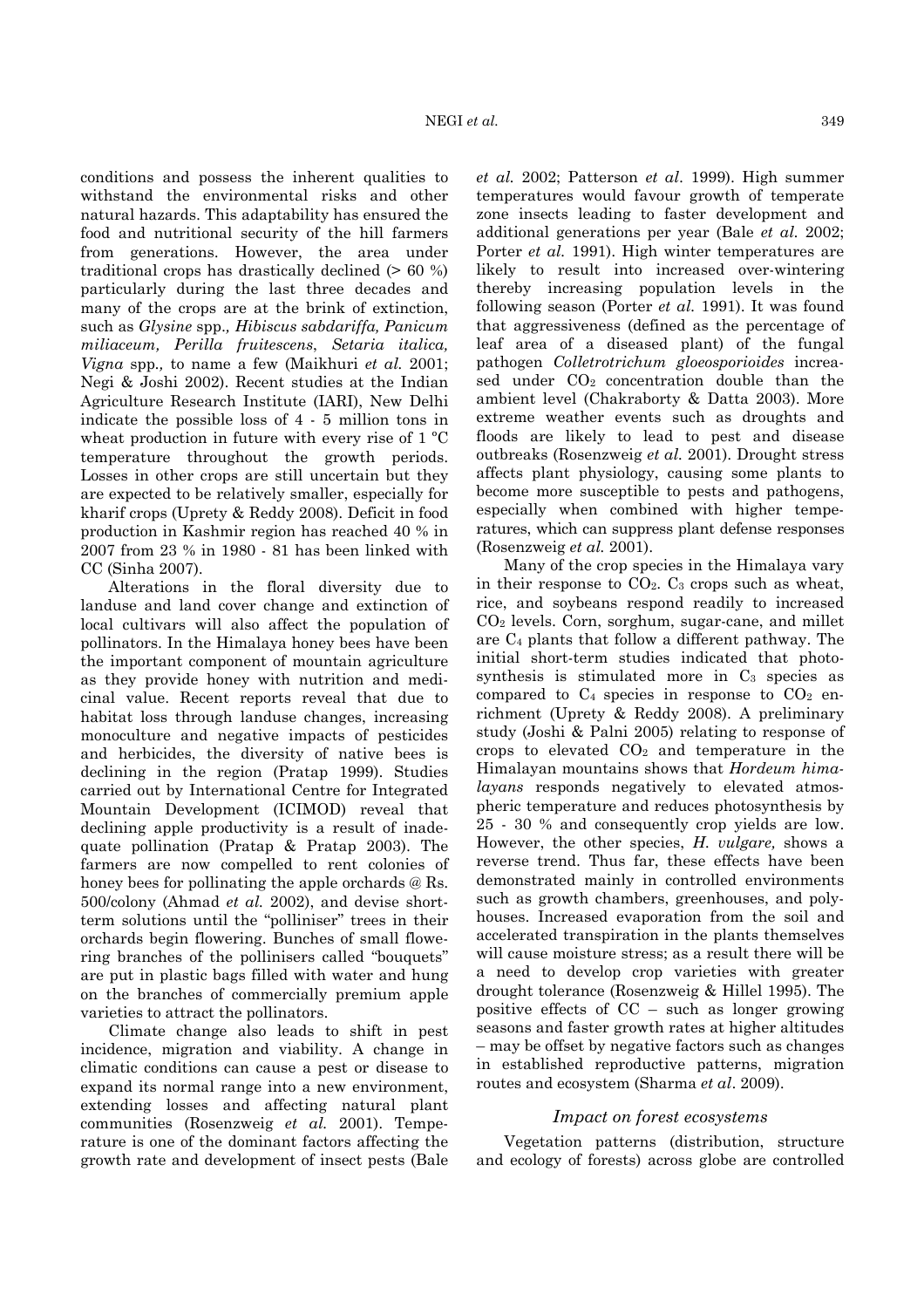mainly by the climate. Several climate-vegetation studies have shown that certain climatic regimes are associated with particular plant communities (Thornthwaite 1948; Walter 1985; Whittaker 1975). The Third Assessment Report of IPCC (2001) concluded that the forest ecosystems could be seriously impacted by future CC. Even with global warming of 1 - 2 ºC, much less than the most recent projections of warming during this century (IPCC 2001a), most ecosystems and landscapes will be impacted through changes in species composition, productivity and biodiversity (Leemans & Eickhout 2004). It has been demonstrated that upward movement of plants will take place in the warming world (Cannone *et al.* 2007; Kelly & Goulden 2008; Pauli *et al.* 2003). Due to increase in temperatures, change in vegetation, rapid deforestation and scarcity of drinking water, habitat destruction and corridor fragmentation may lead to a great threat to extinction of wild flora and fauna.

In the western Himalayan mountains early flowering of several members of Rosaceae (e.g., *Pyrus, Prunus* spp.) and Rhododendrons has often been linked with global warming. Negi (1989) found that forest trees along an altitudinal gradient of 600 - 2200 m altitude in Kumaun Himalaya vary with respect to periodicity of phenolphases such as vegetative bud break, flowering, fruiting and leaf drop. These phenophases were found to be influenced by variations in temperature and rainfall changes over two consecutive years (1985-1987). For example, at approx. 2000 m altitude leaf initiation was advanced by a week in 1985 (spring temperature in March and April were 17.6 & 20.9 ºC, respectively) as compared to that in 1986 (spring temperature in March = 14.8 ºC and April =  $16.5$  °C). However, this annual shift in occurrence of phenophases was not observed for all the species. In the year 1985 when the spring temperature was higher as compared to 1986 flowering was also advanced by 1-3 weeks (in tree species like *Quercus* spp., *Rhododendron arboreum, Pinus roxburghii* - the dominant forest trees) in 1985 as compared to 1986 (Negi 1989). It appears that plant taxa are impacted differently by CC calling for further detailed investigations.

Spread of alien invasive species such as *Lantana, Eupatorium* and *Parthenium* spp.) in the natural forests has also been linked with CC, which will have a competitive impact on existing species. Research on alpine vegetation suggests that many species are able to start their growth with the supply of snow-melt water well before the monsoon begins in June (Negi *et al.* 1991). Growth

and life cycles of these species are already being disturbed because of reduced water from snow melt.

Increased incidences of forest fire are another prominent change that is linked with CC. The frequency, size, intensity, seasonality, and type of fires depend on weather and climate in addition to forest structure and composition. In 2005-2006, a record 8,195 hectares of forest in Himachal Pradesh was lost to fire (Bhatta 2007). In four districts of Uttarakhand (Almora, Chamoli, Tehri and Pauri Garhwal), in one of the most devastating forest fires of recent decades on 27 May, 1995 a total of 2115 km2 (between altitudes 600 m to 2650 m) was damaged severely (Semwal & Mehta 1996). A comparison of air temperatures during the fire season for the two years 1994 (no fire event) and 1995 (large fire events) in Binsar Wildlife Sanctuary, Kumaun Himalaya showed that in 1995 the air temperature was higher (Sharma & Rikhari 1997). It is expected that with the CC, scenario of the forests, both in terms of structure and functioning, is likely to change substantially. In the case of many dominant forest species of the region like sal (*Shorea robusta*), tilonj oak (*Quercus floribunda*) and kharsu oak (*Q. semecarpifolia*) seed maturation and seed germination coincide with monsoon rainfall. In wet conditions these species show vivipary. A rise in temperature and water stress may advance seed maturation, which might result in the breakdown of synchrony between monsoon rains and seed germination (Singh *et al*. 2010).

Forests are also the source of NTFPs (including medicinal plants). The oak forests of the region are the storehouse of biodiversity, NTFPs and a variety of medicinal plants. For example, *Morchella esculenta* (an edible fungi) that is found in the oak-conifer forests of this region in the Niti valley of Chamoli distt. is collected by the local people. A family on an average collects about 1.5 kg dry wt. of *Morchella* every year which is sold @ Rs. 5000/kg (Prasad *et al.* 2002). Another such example is that of Kafal (*Myrica esculenta*) fruits collected by the local people from the forests that are sold raw in the nearby markets @ Rs. 20-40/kg. It has been estimated that in the Kumaun region alone people can earn appx. Rs. 1.4 million per season from selling this fruit (Bhatt *et al.* 2000). It is expected that with the increase in drought cycles and concomitant increase in forest fires the pine (*Pinus roxburghii*) forests will encroach upon the area under oak (*Quercus* spp.) forests and also reduce the yield of non-timber forest products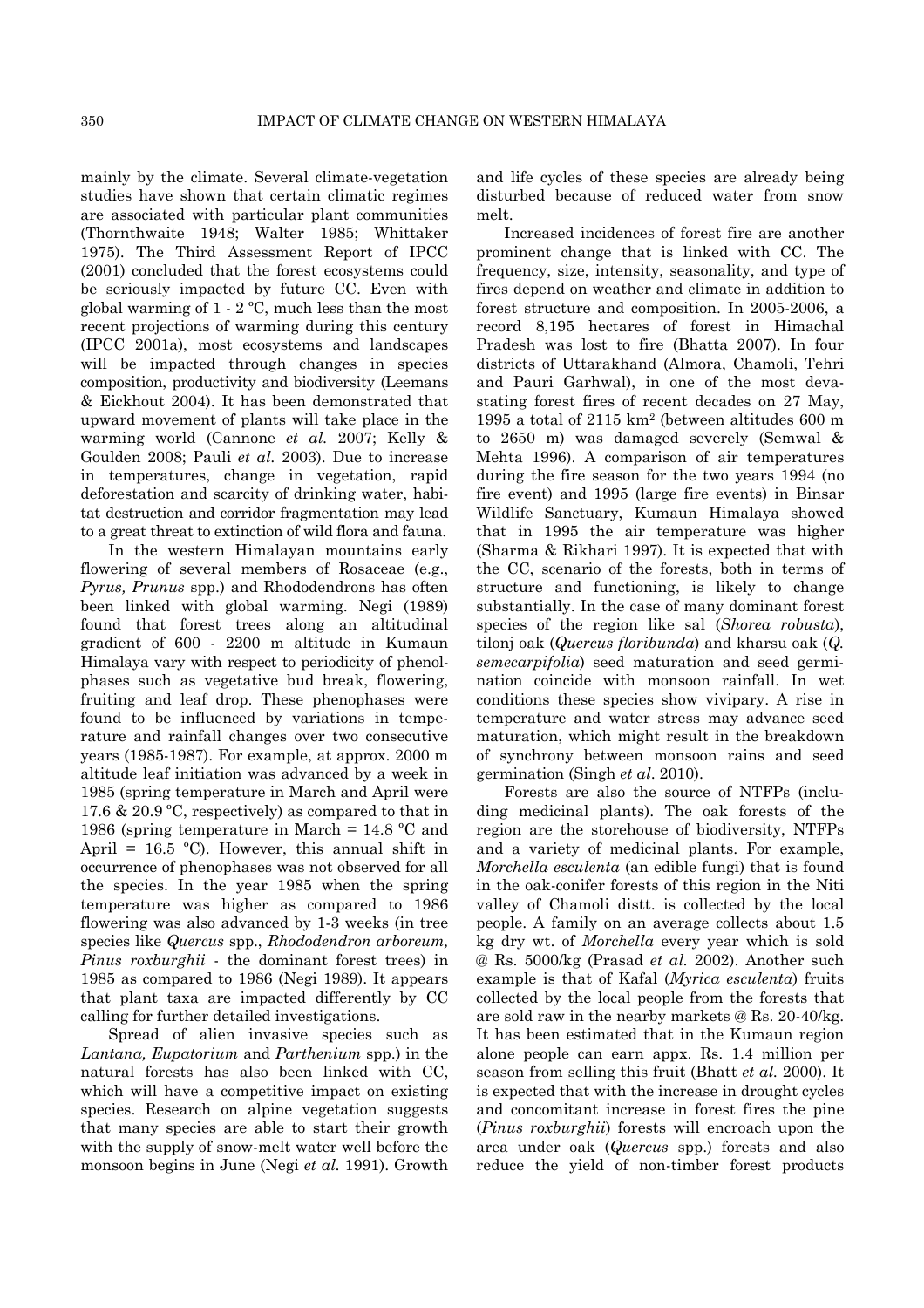(NTFPs). Apart from the direct benefits accrued from these forests the ecosystem services generated would also alter (Semwal *et al.* 2007). Inevitably, any change in the forest (distribution, density and species composition) under CC would immensely influence economies like forestry, agriculture, livestock husbandry, NTFPs and medicinal plants based livelihoods and many others.

World over, many studies have been conducted on the effects of elevated  $CO<sub>2</sub>$  on photosynthesis and yield of plants. The so called "CO2 fertilization effect" is often examined using greenhouses, growth chambers and open top chambers (Nowak *et al.* 2004; Pendall *et al.* 2004). In the western Himalaya, oak (*Quercus* spp.) and other fodder trees (e.g., *Grewia, Celtis, Boehmeria* spp.) show over 50 % higher photosynthesis under elevated CO2, whereas *Betula utilis* (a tree of alpine habitat) exhibited a reverse trend (Joshi *et al.* 2007). In a recent study (Ravindranath *et al.* 2008) it was reported that under two scenarios of 740 ppm  $CO<sub>2</sub>$  (A<sub>2</sub>) and 575 ppm  $CO<sub>2</sub>$  (B<sub>2</sub>), vegetation response model for the forests of India projected for the year 2085, showed that 77 % and 68 % of the forested grids are likely to experience shift in forest types under  $A_2$  and  $B_2$  scenarios, respecttively. The impacts of CC on forest ecosystems include shifts in the latitude of forest boundaries and the upward movements of tree line to higher elevations; changes in species composition and in vegetation types; and an increase in net primary productivity (Ramakrishna *et al.* 2003).

Increase in temperature is known to enhance a ground-level ozone concentration which is one of the GHGs and a phyto-toxic air pollutant that leads to serious injury in plant tissues and reductions in their growth and productivity (USEPA 1996). It has been shown that exposure to  $O<sub>3</sub>$  concentration of more than 50 ppb is sufficient to cause damage to certain species (Aneja *et al.* 1991). Ozone exposure to plants during the day brings about biochemical changes resulting in decreased photosynthesis (Musselman & Massman 1999). In Himachal Pradesh, ozone episodes have shown 86.7 ppb at 1500 h IST at Mohal (Kuniyal *et al.* 2007), which increased up to 95.19 ppb at 1700 h in 2007.

#### *Impact on water resources*

The Himalayan region represents one of the most dynamic and complex mountain systems and extremely vulnerable to global warming (Bandyopadhyay & Gyawali 1994). The Himalayan mountains

are important sources of water to the Indo-Gangetic plains through the perennial glacier fed rivers. During the Pleistocene era (2 million years ago) glaciers occupied about 30 % of the total area of the Earth as against 10 % at present (Bahadur 1998). The IPCC has stated that thinning of glaciers since the mid-19th century has been obvious and pervasive in many parts of the world. The reduction in ice cover during the last century, across the globe, especially in mountain glaciers is seen as evidence of CC (IPCC 2001 b). At high elevations in the Himalaya, an increase in temperature could result in faster recession of glaciers and an increase in the number and extent of glacial lakes - many of which have formed in the past several decades. The rapid growth of such lakes could exacerbate the danger from glacial lake outburst floods (GLOFs), with potentially disastrous effects.

Studies on selected glaciers of Indian Himalaya indicate that most of the glaciers are retreating discontinuously since post-glacial time. The Gangotri glacier, one of the major and important glaciers in the Himalaya, was 25 km long when measured in 1930s and has now shrunk to about 20 km (Hasnain 1999). The average rate of recession of this glacier between 1985 and 2001 is about 23 m per year (Hasnain 2002). Thakur *et al.* (1991) have reported the retreat of Gangotri glacier at an average rate of 18 m per year. While with the use of Differential Global Positioning System, it has been reported that the Gangotri glacier has retreated at much lower rates (11.80  $\pm$ 0.035 m per year) between the years 2005 - 2007 (Kumar *et al.* 2008b; Raina 2009). The Siachen & Pindari glaciers retreated at the rates of 31.5 m and 23.5 m per year, respectively (Vohra 1981). Shukla & Siddiqui (1999) monitored the Milam Glacier in the Kumaon Himalaya and estimated that the ice retreated at an average rate of 9.1 m per year between 1901 and 1997. Dobhal *et al*. (1999) monitored the shifting of snout of Dokriani Bamak Glacier in the Garhwal Himalaya and found 17.2 m per year retreat during the period 1962 to 1997. The average retreat was 16.5 m per year. Matny (2000) found Dokriani Bamak Glacier retreated by 20 m in 1998, compared to an average retreat of 16.5 m over the previous 35 years. Geological Survey of India studied the Gara, Gor Garang, Shaune Garang, Nagpo Tokpo Glaciers of Satluj River Basin and observed an average retreat of  $4.22 - 6.8$  m year<sup>1</sup> (Vohra 1981). The Bara Shigri, Chhota Shigri, Miyar, Hamtah, Nagpo Tokpo, Triloknath and Sonapani Glaciers in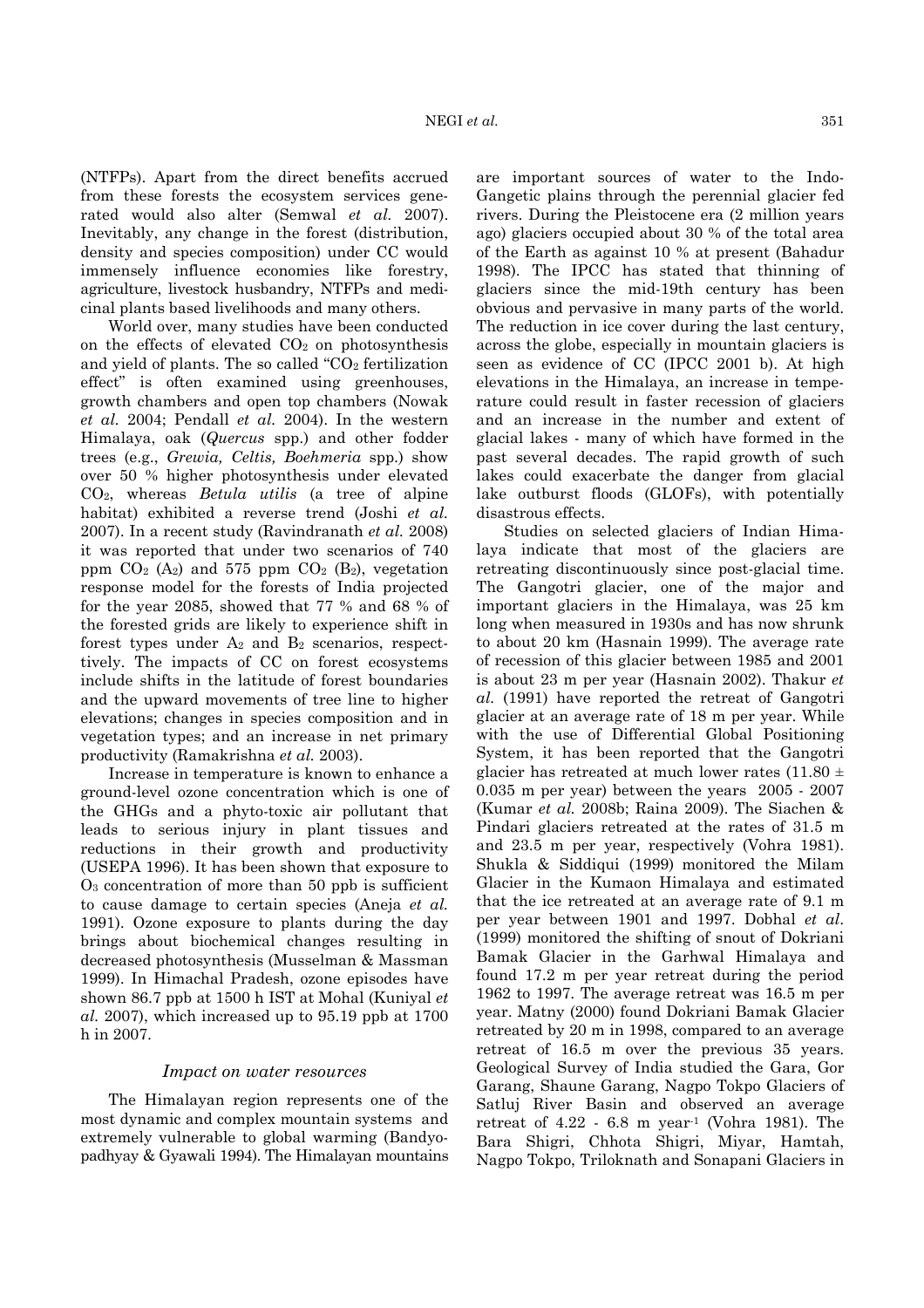Chenab River Basin retreated at the rate of 6.81 to  $29.78$  m year<sup>1</sup>. A massive glacial retreat rates of 178 m year-1 in Parbati Glacier in Kullu District during 1962 to 2000 has been observed (Kulkarni *et al.* 2004). These observations, irrespective of the differences in the retreat of glaciers, suggest that global warming and CC has affected snow-glacier melt and runoff pattern in the Himalaya.

When assessing the warming effects on glacier melting in the Himalaya, the role of black carbon (BC) cannot be neglected (Ming *et al.* 2008). In the Himalayan region, solar heating from BC at high elevations may be just as important as carbon dioxide in the melting of snowpacks and glaciers (Ramanathan & Carmichael 2008). The first historical record of BC deposition of about 80 ng m-3 during 1951 - 2001 in a 40-m shallow ice core retrieved from the East Rongbuk Glacier in the northeast saddle of Mt. Qomolangma (Everest) during the past ~50 yrs in the high Himalaya (Ramanathan & Carmichael 2008). The rise in BC in South Asia could penetrate into the Tibetan Plateau by climbing over the elevated Himalaya. In the northwestern Indian Himalayan region, BC concentration at Mohal-Kullu (H.P.) showed bimodal peaks- one at 0600 to 0900 h IST and another at 1800 h IST showing hourly average value always above 2500 ng m-3 (Kuniyal 2010). However, highest ever value on hourly basis was 15657 ng m $3$  in January 2010 followed by 15006 ng m-3 in December 2009. In the morning hours due to shallow boundary layer in the hills the BC recorded a peak. Again in the evening the BC recorded a peak value due to dispersion of C produced by biomass burning, vehicular emission and other aerosols (Kuniyal 2010).

Mountain springs have been reported to decline the water yield or have gone dry mainly due to the erratic rainfall in the recent decades (Valdiya & Bartarya 1989 a; Negi & Joshi 2004). A survey in the Gaula river catchment in the Central Himalaya revealed that about 45 % of springs have gone dry or become seasonal (Valdiya & Bartarya 1989 a). Studies on aquifer response to regional climate variability in a part of Kashmir Himalaya (Jeelani 2008) revealed that out of forty major perennial springs monitored under different lithological controls, the average monthly spring discharge is high in Triassic Limestone-controlled springs (Karst springs) and low in alluvium- and Karewa-controlled springs. In general, the measured monthly spring discharges show an inverse relation with the monthly precipitation data. However, a direct correlation exists between the

spring discharges and the degree of snow/ice melt. Rainfall patterns have been changed in the recent decades. The monsoon rains are delayed and continuing rainfall for seven days (*Satjhar*)- a phenomenon which was a characteristic feature of monsoon season has almost disappeared now. Similarly, the winter rains have also become unpredictable and lower in quantity. In many areas, a greater proportion of total precipitation appears to be falling as rain than before. As a result, snowmelt begins earlier; this affects river regimes, drought and flood cycles, natural hazards, water supplies, and people's livelihoods and infrastructure. Erosion has increased five-fold to 1 mm per year (Valdiya & Bartarya 1989b). The rivers carry large amounts of sediment at rates of 16.5 ha-meter per 100 km2 of the catchment area per year (Valdiya & Bartarya 1989b).

## *Research & development issues for future action*

Considering the potential impacts of CC on the Himalayan ecosystem following few important areas need attention both of the researchers and policy planners. Some of the important areas of research could be: (i) Collection of meteorological data involving standard methodology and instrumentation, (ii) Understanding drought and flood cycles, climate variability and other extreme events, (iii) Plant taxa vulnerable to CC and survival strategies of plants, (iii) Global warming associated with upward migration of altitudinal boundaries and consequent change in snowline position and its biota, (iv) Habitat requirements and corridors for upward migration of plants and animal species, (v) Impact of CC (involving eco-physiological studies such as drought, elevated  $CO<sub>2</sub>$  and atmospheric temperature) on important food crops, timber spp., medicinal plants which may affect the food security and revenue generation for the region, (vi) Studies on air pollutants (AODs, GHGs) and temperature rise to observe the impact of aerosols, GHGs and other pollutants on the atmospheric temperature, (vii) Invasion of weeds, such as *Lantana,* that compete with the native flora for soil nutrients and (viii) Documentation of local traditional knowledge of climate variability and coping-up strategies can be useful in formulating strategies to adapt to the impact of CC.

### **Acknowledgements**

Authors are thankful to Dr. L.M.S. Palni, Director of the G. B. Pant Institute of Himalayan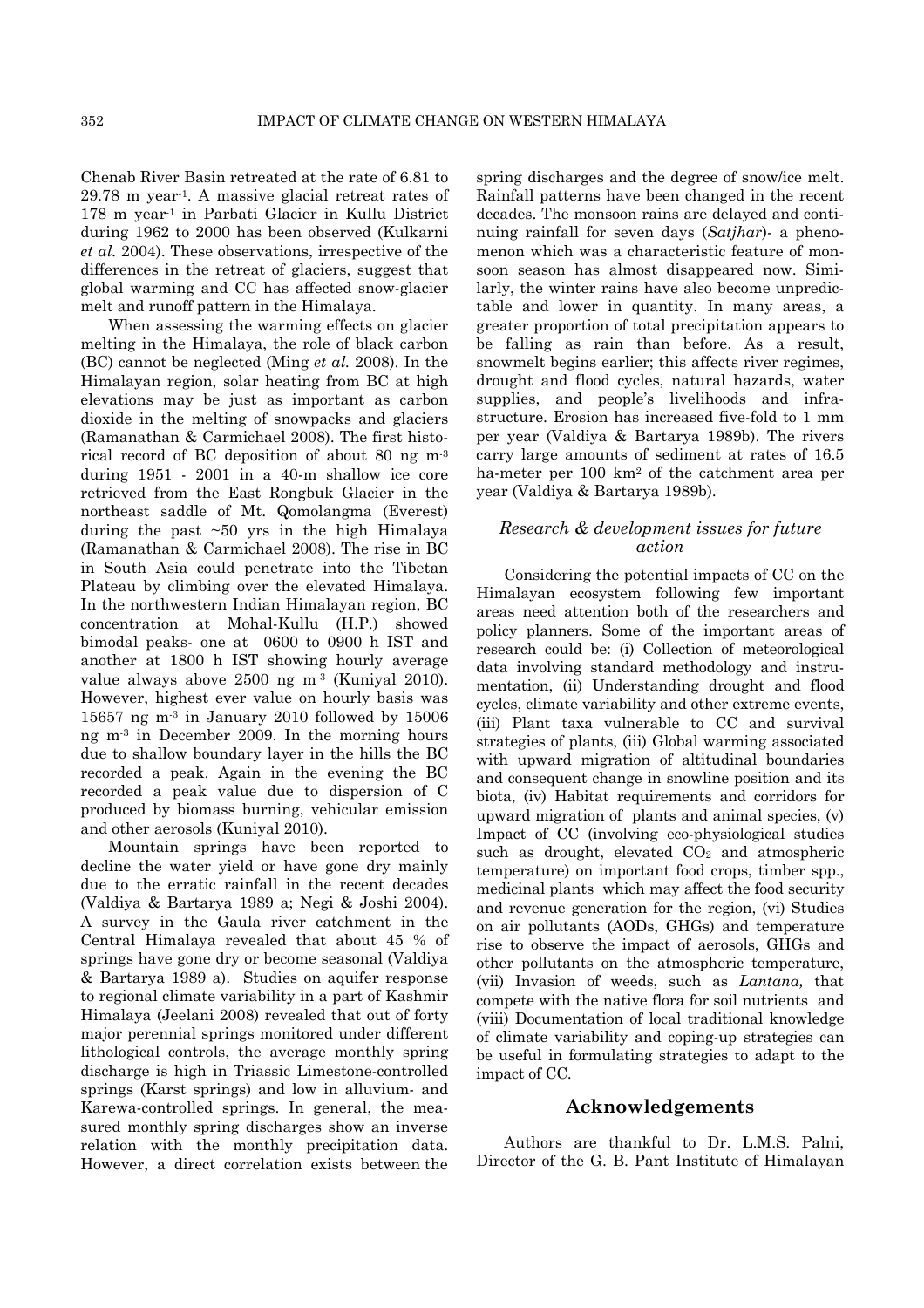Environment & Development, Kosi-Katarmal, Almora, for providing necessary facilities to write this article.

## **References**

- Abbott, D. L. 1984. *The Apple Tree: Physiology and Management*. Growers Association, Kullu Valley, H.P.
- Agarwal, P. K. 2009. *Global Climate Change and Indian Agriculture*. Indian Council of Agricultural Research, New Delhi.
- Ageta, Y. & T. Kadota. 1992. Predictions of changes of glacier mass balance in the Nepal 36 K. Higuchi Himalaya and Tibetan Plateau: a case study of air temperature increase for three glaciers. *Annals of Glaciology* **16**: 89-94.
- Agnihotri, R. K. & L. M. S. Palni. 2007. On farm conservation of landraces of rice (*Oryza sativa* L.) through cultivation in the Kumaun region of Indian, Central Himalaya. *Journal of Mountain Science* **4**: 354-360.
- Ahmad, F., U. Partap, S. R. Joshi & M. B. Gurung. 2002. Please do not steal our honey. *Bees for Development Journal* **64**: 9.
- Aneja, V. P., S. Businger, Z. Li, C. S. Claiborn & A. Murthy. 1991. Ozone climatology at high elevations in the southern Appalachians. *Journal of Geophysical Research* **96**: 1007-1021.
- Bale, J. S., G. J. Masters, I. D. Hodkinson, C. Awmack, T. M. Bezemer, V. K. Brown, J. Butterfield, A. Buse, J. C. Coulson, J. Farrar, J. E. G. Good, R. Harrington, S. Hartley, T. Hefin Jones, R. L. Lindroth, M. C. Press, I. Symrnioudis, A. D. Watt & J. B. Whittaker. 2002. Herbivory in global climate change research: direct effects of rising temperature on insect herbivores. *Global Change Biology* **8**: 1-16.
- Bahadur, J. 1998. Himalayan Glaciers. http://www.mtnforum.org/en/node/6538.
- Bandyopadhyay, J. & D. Gyawali. 1994. Himalayan water resources: ecological and political aspects of management. *Mountain Research & Development*  **14**: 1-24.
- Bhatt, I. D., R. S. Rawal & U. Dhar. 2000. The availability, fruit yield, and harvest of *Myrica esculenta* in Kumaun (west Himalaya), India. *Mountain Research & Development* **20**: 146-153.
- Bhatta, A. 2007. Himachal villagers resist pine monoculture, reclaim forests for fodder. *Down to Earth*  **16**: 6.
- Cannone, N., S. Sgorbati & M. Guglielmin. 2007. Unexpected impacts of climate change on alpine vegetation. *Frontiers of Ecology & Environment* **5**: 360-364.
- Chakraborty, S. & S. Datta. 2003. How will plant pathogens adapt to host plant resistance at elevated CO2

under changing climate? *New Pathologist* **159**: 733- 742.

- Dobhal, D. P., J. T. Gergan & R. J. Thayyen. 1999. Recession of dokriani glacier, Garhwal Himalaya - An overview. pp. 30-33. *In*: *Abstract of Symposium on Snow, Ice and Glaciers. A Himalayan Perspective*. Geological Survey of India*,* Lucknow.
- Epstein, Y., E. Sohar & Y. Shapiro. 1995. Exceptional heatstroke: A preventable condition. *Israel Journal of Medical Science* **31**: 454-462.
- Eriksson, M., J. Fang, J. & J. Dekens. 2008. 'How does climate affect human health in the Hindu Kush-Himalaya region?' *Regional Health Forum* **12**: 11-15.
- Ghosh, P. & P. P. Dhyani. 2004. Baranaaja*:* The traditional mixed cropping system of Central Himalaya. *Outlook on Agriculture* **33**: 261-266.
- Guleria, R. P., J. C. Kuniyal, P. S. Rawat, N. L. Sharma & A. K. Thakur. 2010. Aerosols and their radiative forcing over Mohal-Kulu in the Northwestern Indian Himalaya. *In*: *Proceedings of Aerosols and Clouds: Climate Change Perspective*. IASTA-2010, Bose Institute, Darjeeling, West Bengal, India, Vol. **19**: 198-200.
- Hasnain, S. I. 1999. *Himalayan Glaciers: Hydrology and Hydrochemistry.* Allied Publication Limited, New Delhi.
- Hasnain, S. I. 2002. Himalayan glaciers melt down: impacts on South Asian Rivers. pp. 417-423. *In*: H. Lanen, A. J. Van & S. Demuth (eds.) *FRIEND 2002*- *Regional Hydrology: Bridging the Gap Between Research and Practice*. IAHS Publications, Wallingford.
- IPCC. 3rd Assessment Report. 2001a. http:// en.wikipedia.org/ wiki/ IPCC\_Third\_ Assessment Report.
- IPCC. 2001b. *Climate Change- The Scientific Basis, Summary for Policy Makers and Technical Summary of the Working Group I Report.* Intergovernmental Panel on Climate Change, Cambridge University Press, Cambridge.
- IPCC. 2002. *Climate Change and Biodiversity.* Technical Paper V. Intergovernmental Panel on Climate Change. WMO-UNEP.
- Jeelani, Gh. 2008. Aquifer response to regional climate variability in a part of Kashmir Himalaya in India. *Hydrology Journal* **16** : 1625-1633.
- Joshi, S. C. & L. M. S. Palni. 2005. Greater sensitivity of *Hordeum himalayens* Schultz to increasing temperature causes reduction in its cultivated area. *Current Science* **89**: 879-882.
- Joshi, S. C., S. Chandra & L. M. S. Palni. 2007. Differences in photosynthetic characteristics and accumulation of osmoprotectants in saplings of evergreen plants grown inside and outside a glasshouse during the winter season. *Photosynthetica* **45**: 594-600.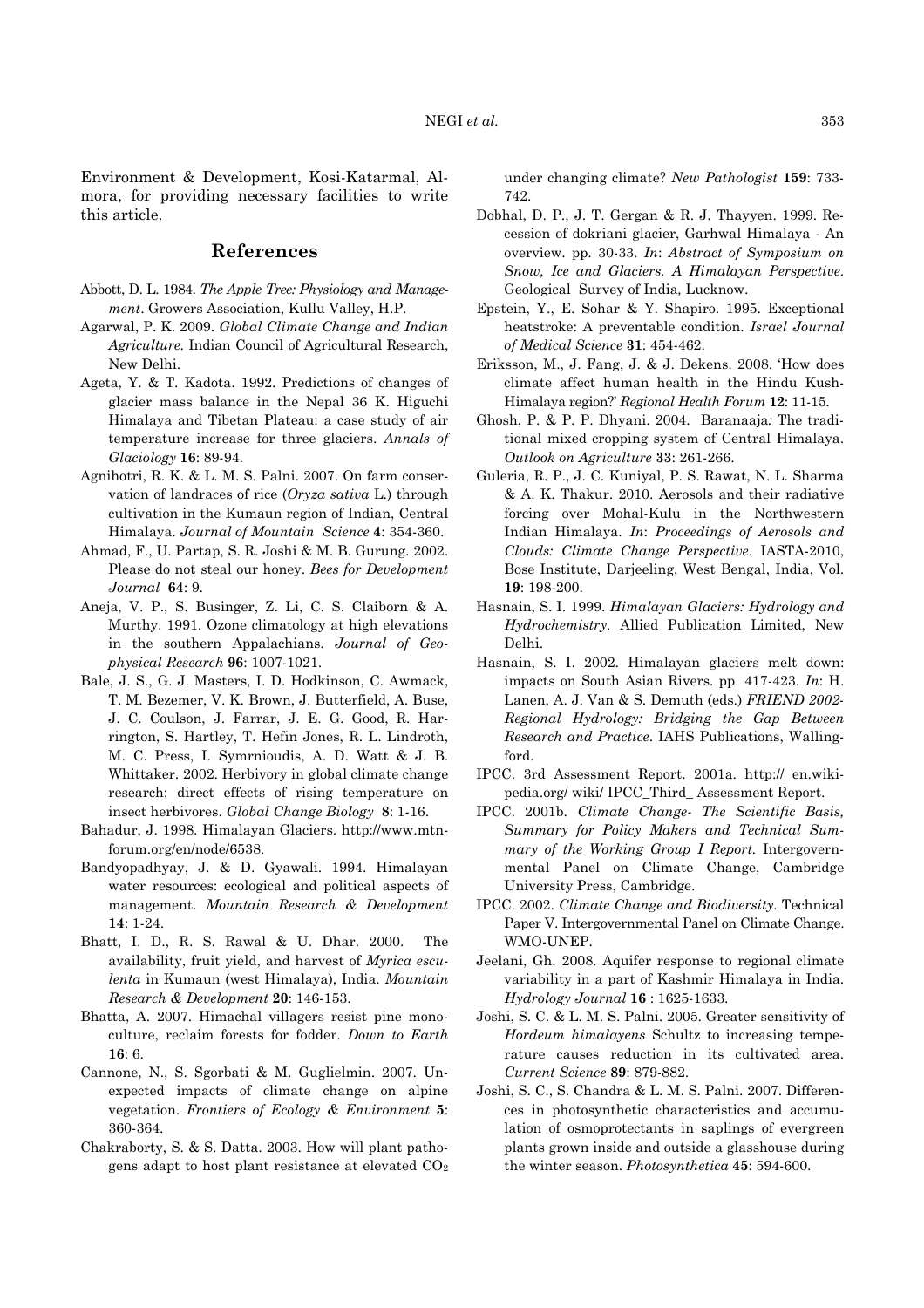- Joshi, V. & G. C. S. Negi. 1995. Analysis of long-term weather data from Garhwal Himalaya. *ENVIS Bulletin on Himalayan Ecology* **3**: 63.
- Kelly, A. E. & M. L. Goulden. 2008. Rapid shifts in plant distribution with recent climate change. *Proceedings of National Academy of Sciences*, *USA* **105** : 11823- 11826.
- Kulkarni, A. V., B. P. Rathore & A. Suja. 2004. Monitoring of glacial mass balance in the Baspa basin using accumulation area ratio method. *Current Science* **86 :** 101-106.
- Kumar, R., A. K. Shai, K. Krishna Kumar, S. K. Patwardhan, P. K. Mishra, J. V. Rewadhar, K. Kamal & G. B. Pant. 2006. High resolution climate change scenario for India for the 21st century. *Current Science* **90**: 334-345.
- Kumar, K., S. Joshi & V. Joshi. 2008a. Climate variability, vulnerability, and coping mechanism in Alaknanda catchment, Central Himalaya, India. *AMBIO* **37**: 286-291.
- Kumar, K., R. Dumka, M. S. Miral, G. S. Satyal & M. Pant. 2008b. Estimation of the retreat of gangotri glacier using rapid static and kinematic GPS survey. *Current Science* **94:** 258-261.
- Kuniyal, J. C. 2002. Mountain expeditions: minimizing the impact. *Environmental Impact Assessment Review* **22**: 561-581.
- Kuniyal, J. C., P. S. P. Rao, G. A. Momin, P. D. Safai, S. Tiwari & K. Ali. 2007. Trace gases behaviour in sensitive areas of the northwestern Himalaya: A case study of Kullu-Manali tourist complex, India. *Journal of Radiation & Space Physics* **36**: 197-203.
- Kuniyal, J. C., A. Thakur, H. K. Thakur, S. Sharma, P. Pant, P. S. Rawat & K. K. Moorthy. 2009. Aerosol optical depths at Mohal-Kullu in the northwestern Indian Himalayan high altitude station during ICARB. *Journal of Earth System Science* **118**: 41-48.
- Kuniyal, J. C. 2010. Aerosols climatology over the northwestern Himalayan region. pp. 93-99. *In*: *Proc. ARFI & ICARB Scientific Progress Report.* ISRO Geosphere Biosphere Programme (IGBP), Space Physics Laboratory, VSSC, Thiruvanthapuram.
- Leemans, R. & B. Eickhout. 2004. Another reason for concern: regional and global impacts on ecosystems for different levels of climate change. *Global Environment Change* **14**: 219-228.
- Liu, X. & B. Chen. 2000. Climate warming in the Tibetan Plateau during recent decades. *International Journal of Climatology* **20**: 1729-1742.
- Maikhuri, R. K., R. L. Semwal, K. S. Rao, S. Nautiyal & K. G. Saxena. 1997. Eroding traditional crop diversity imperils the sustainability of agricultural systems in Central Himalaya. *Current Science* **73:** 777- 782.
- Maikhuri, R. K., K. S. Rao & R. L. Semwal. 2001. Changing scenario of Himalayan agroecosystems: loss of agrobiodiversity, an indicator of environmental change in Central Himalaya, India. *The Environmentalist* **21**: 23-39.
- Matny, L. 2000. *Melting of Earth's Ice Cover Reaches New High*. Worldwatch News Brief*,* 6 March 2000.
- McMichael, A. J., D. H. Campbell-Lendrum, C. F. Corvalan, K. L. Ebi, A. K. Githeko, J. D. Scheraga & A. Woodward (eds). 2003. *Climate Change and Human Health - Risks and Responses.* WHO, Geneva.
- Ming, J., H. Cachier, C. Xiao, D. Qin, S. Kang, S. Hou & J. Xu. 2008. Black carbon record based on a shallow Himalayan ice core and its climatic implications. *Atmospheric Chemistry & Physics* **8**: 1343-1352.
- Musselman, R. C. & W. J. Massman. 1999. Ozone flux to vegetation and its relationship to plant response and ambient air quality standards. *Atmospheric Environment* **33**: 65-73.
- Negi, G. C. S. 1989. *Phenology and Nutrient Dynamics in Tree Leaves of Kumaun Himalayan Forests*. Ph.D. Thesis. Kumaun University, Naini Tal.
- Negi, G. C. S., H. C. Rikhari & S. P. Singh. 1991. Phenological features in relation to growth forms and biomass accumulation in an alpine meadow of the central Himalaya. *Vegetatio* **101:** 161-170.
- Negi, G. C. S. & V. Joshi. 2002. Studies in the western Himalayan micro-watersheds for global change impact assessment and sustainable development. pp. 153-165. *In*: K. L. Shrestha (ed.). *Global Change and Himalayan Mountains.* Institute for Development and Innovation, Kathmandu, Nepal.
- Negi, G. C. S. & V. Joshi. 2004. Rainfall and spring discharge patterns and relationships in two small catchments in the western Himalayan Mountains, India. *The Environmentalist* **24**: 19-28.
- Negi, G. C. S. & L. M. S. Palni. 2010. Responding to the challenges of climate change: mountain specific issues. pp. 293-307. *In*: N. Jeerath, Ram Boojh & G. Singh (eds.) *Climate Change, Biodiversity and Ecological Security in the South Asian Region.* Mac-Millan Publishers India Ltd., New Delhi.
- Nowak, R. S., D. S. Ellsworth & S. D. Smitch. 2004. Tansley review: Functional response of plants to elevated atmospheric CO2 - do photosynthetic and productivity data from FACE experiments support early predictions? *New Phytologist* **162:** 253-280.
- Pant, P., P. Hegde, U. C. Dumka, A. Saha, M. K. Srivastava & R. Sagar. 2006. Aerosol characteristics at a high-altitude location during ISRO-GBP Land Campaign-II. *Current Science* **91**: 1053-1061.
- Pasupalak, S. 2009. Climate change and agriculture in Orissa. *Orissa Review* **April-May**: 49-52.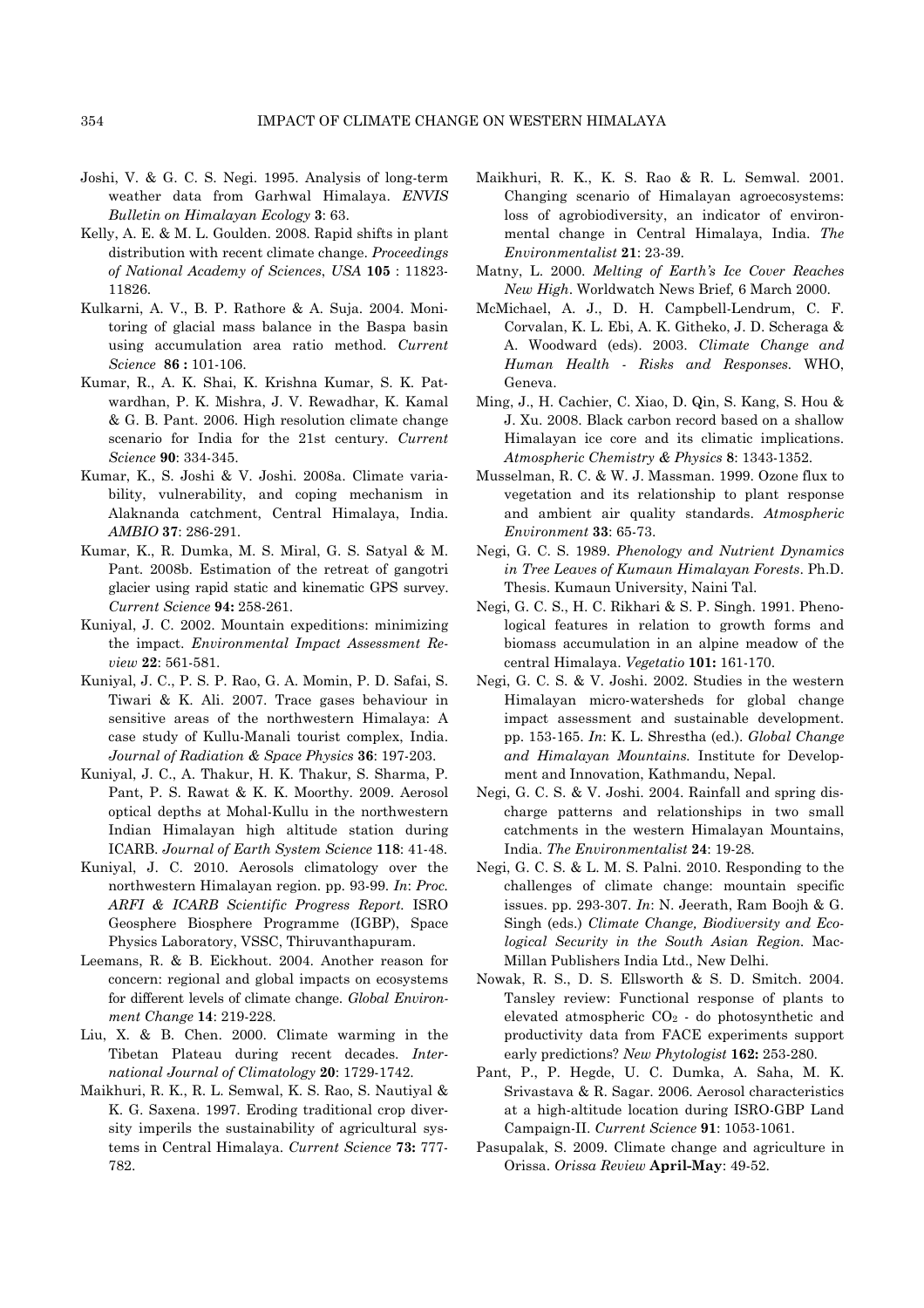- Patterson, D. T., J. K. Westbrook, R. J. V. Joyce, P. D. Lingren & J. Rogasik. 1999. Weeds, insects, and diseases. *Climatic Change* **43**: 711-727.
- Patz, J. A. & W. J. M. Martens. 1996. Climate impacts on vector-borne disease transmission: Global and site-specific. *Journal of Epidemiology* **6**: S145-S148.
- Patz, J. A., D. Campbell-Lendrum, T. Holloway & J. A. Foley. 2005. Impact of regional climate change on human health*. Nature* **438**: 310-317.
- Partap, U. 1999. Conservation of endangered Himalayan honeybee, *Apis cerana* for crop pollination. *Asian Bee Journal* **1:** 44-49.
- Partap, U. & T. Partap. 2003. *Warning Signals from the Apple Valleys of the Hindu Kush - Himalayas: Productivity Concerns and Pollination Problems*. ICIMOD, Kathmandu.
- Pauli, H., M. Gottfried & G. Grabherr. 2003. Effects of climate change on the alpine and nival vegetation of the Alps. *Journal of Mountain Ecology* **7** (Suppl.): 9- 12.
- Pendall, E., S. Bridgham, P. J. Hanson, B. Hungate, D. W. Kicklighter, D. W. Johnson, B. E. Law, Y. Luo, J. P. Megonigal, M. Olsrud, M. G. Ryan & S. Wan. 2004. Below-ground process responses to elevated CO2 and temperature: A discussion of observations, measurement methods, and models. *New Phytologist*  **162**: 311-322.
- Porter, J. H., M. L. Parry & T. R. Carter. 1991. The potential effects of climatic change on agricultural insect pests*. Agriculture, Forestry & Meteorology*  **57**: 221-240.
- Prasad, P., K. Chauhan, L. S. Kandari, R. K. Maikhuri, A. Purohit, R. P. Bhatt & K. S. Rao. 2002. *Morchella esculenta* (Guchhi): Need for scientific intervention for its cultivation in Central Himalaya. *Current Science* **82**: 1098-1100.
- Raina, V. K. 2009. *Himalayan Glaciers-A State of Art Review of Glacial Studies.* Glacial Retreat and Climate Change. MoEF Discussion paper, GBPIHED & MoEF, Govt. of India.
- Ramakrishna, R. N., C. D. Keeling, H. Hashimoto, W. M. Jolly, S. C. Piper, C. J. Tukder, R. B. Myneni & S. W. Running. 2003. Climate-driven increases in global terrestrial net primary production form 1982 to 1999. *Science* **300**: 1560-1563.
- Ramanathan, V. & G. Carmichael. 2008. Global and regional climate changes due to black carbon. *Nature & Geosciences* **1**: 221-227.
- Ravindranath, N. H., N. V. Joshi, R. Sukumar & A. Saxena. 2008. Impact of climate change on forests in India. *Current Science* **90**: 354-361.
- Reiter, P. 1998. Global warming and vector-borne disease in temperate regions and at high altitude. *Lancet* **351**: 839-840.
- Rosenzweig, C. & D. Hillel. 1995. Potential impacts of climate change on agriculture and food supply. *Consequences* 1, No. 2. (http://www.gerio.org/CON SEQUENCES/ summer 95/agriculture.html: 1-25).
- Rosenzweig, C., A. Iglesias, X. B. Yang, P. R. Epstein & E. Chivian. 2001. Climate change and extreme weather events: Implications for food production, plant diseases, and pests. *Global Change & Human Health* **2**: 90-104.
- Semwal, R. L. & J. P. Mehta. 1996. Ecology of forest fires in Chir Pine forests of Garhwal Himalayas. *Current Science* **70:** 426-427.
- Semwal, R., A. Tewari, G. C. S. Negi, R. Thadani & P. Phartiyal, M. Verma, S. Joshi, G. Godbole & A. Singh (Research Contributors). 2007. *Valuation of Ecosystem Services and Forest Governance: A Scoping Study from Uttarakhand.* Leadership in Environment & Development, LEAD-India, New Delhi.
- Sharma, E., N. Chettri, K. Tse-ring, A. B. Shrestha, F. Jing, P. Mool & M. Eriksson. 2009. *Climate Change Impacts and Vulnerability in the Eastern Himalayas*. International Centre for Integrated Mountain Development, Kathmandu.
- Sharma, S. & H. C. Rikhari. 1997. Forest fire in the central Himalaya: climate and recovery of trees. *International Journal of Biometeorology* **40**: 63-70.
- Shrestha, A. B., C. P. Wake, P. A. Mayewski & J. E. Dibb.1999. Maximum temperature and trends in the Himalaya and its vicinity: An analysis based on temperature records from Nepal from period 1971- 94. *Journal of Climate* **12**: 2775-2787.
- Shukla, S. P. & M. A. Siddiqui. 1999. Recession of the snout front of Milam Glacier, Goriganga valley, District Pithoragah, Uttar Pradesh. pp. 27-29. *In*: *Abstract of Symposium on Snow, Ice and Glaciers*. *A Himalayan Perspective*. Geological Survey of India, Lucknow.
- Singh, S. P., V. Singh & M. Skutsch. 2010. Rapid warming in the Himalayas: Ecosystem responses and development options. *Climate & Development* **2**: 1-13.
- Sinha, S. 2007. Impact of climate change in the highland agroecological region of India, Sahara Time Magazine, (http://www.saharatime.com/Newsdetail.  $aspx?newsid = 2659.$
- Thakur, V. C., N. S. Virdi, J. T. Gergan, R. K. Mazari, R. K. Chaujar, S. K. Bartarya & G. Philip. 1991. *Report on Gaumukh: The Snout of the Gangotri Glacier.* Unpublished Report submitted to DST, New Delhi.
- Thornthwaite, C. W. 1948. An approach towards a rational classification of climate. *Geographical Review* **38**: 55-94.
- Tong, S. L. & L. V. Ying. 2000. Global change and epi-